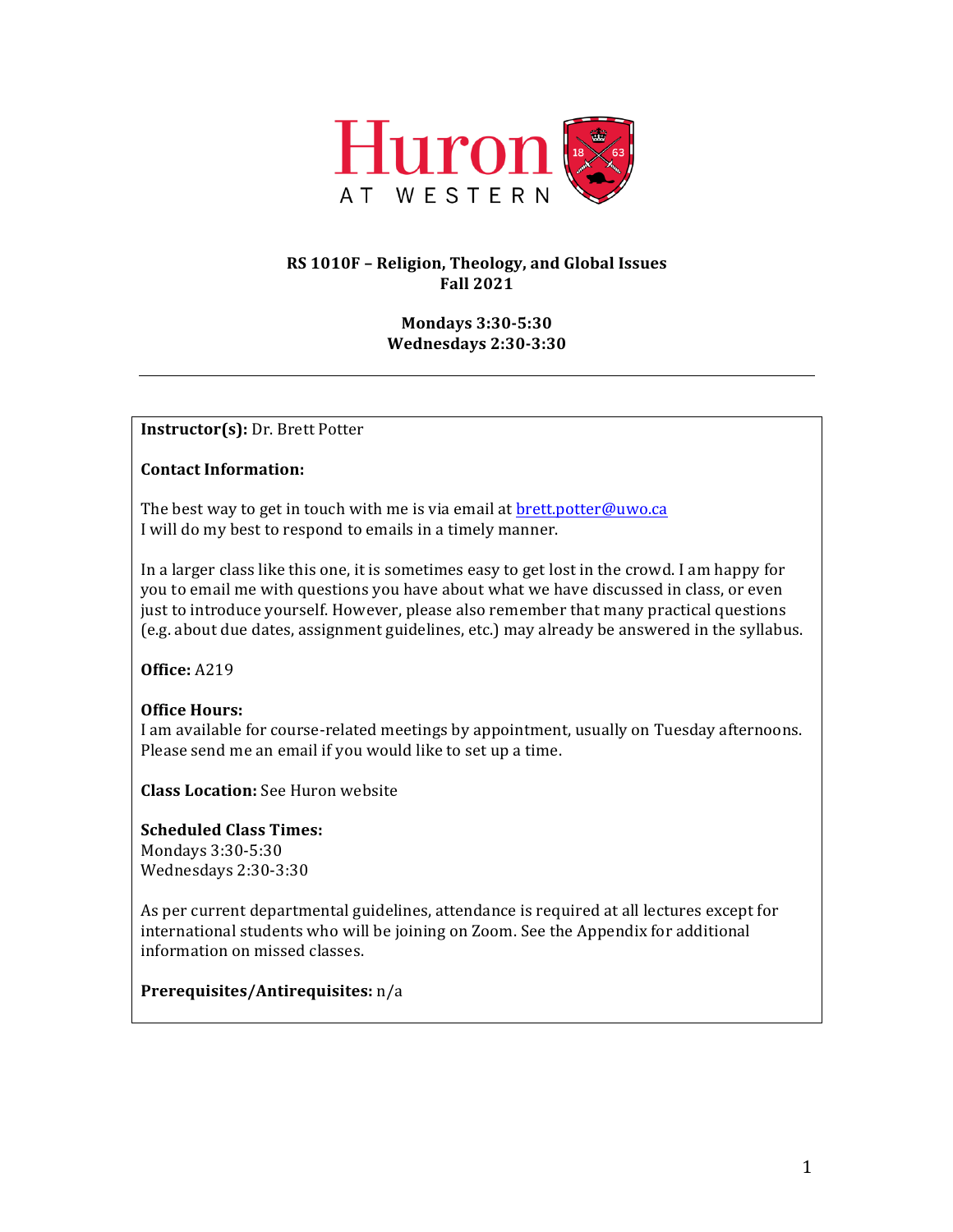## **Course Description**

Introduction of religious studies and theology from a global perspective. Topics include theological and religious perspectives on: culture $(s)$ , politics, economics, sexuality, violence, identity and community, and spirituality.

In particular, our study will focus on understanding some of the most prominent contemporary social issues related to religion around the world today. To take just a few examples, we will:

- study the connections between conservative politics and religious nationalism in countries like the United States, India, and Brazil;
- consider the body as a contested site of political and religious meaning in both religious and "secular" societies;
- investigate the intertwining of religion and institutional violence in relation to contemporary Indigenous issues in Canada, anti-Black racism, and the global refugee crisis;
- as well as examine the responses of religious traditions to the climate crisis, COVID-19, and new technologies.

## **Course Learning Outcomes**

- 1. Students will become familiar with the academic study of religion and its relationship to other disciplines such as history, politics, and cultural studies;
- 2. Students will develop and articulate an understanding of how religion continues to shape contemporary societies around the world;
- 3. Students will grow in their ability to creatively and concisely present research to diverse audiences;
- 4. Students will engage in appropriate research on a topic relevant to the course material and their own interests and growing expertise.

# **Textbooks and Course Materials**

There is no textbook to purchase for this course. All readings will be made available on our course OWL website, either as PDFs or links to online resources in the Huron library.

The full list of weekly readings can be found in the Course Schedule.

## **Methods of Evaluation**

| <b>Weekly Participation (see details)</b> | 15%             |
|-------------------------------------------|-----------------|
| <b>Short Essay #1: Borders</b>            | 25%             |
| <b>Creative Project</b>                   | 30%             |
| <b>Short Essay #2: Bodies</b>             | 30 <sup>%</sup> |
| TOTAL                                     | 100%            |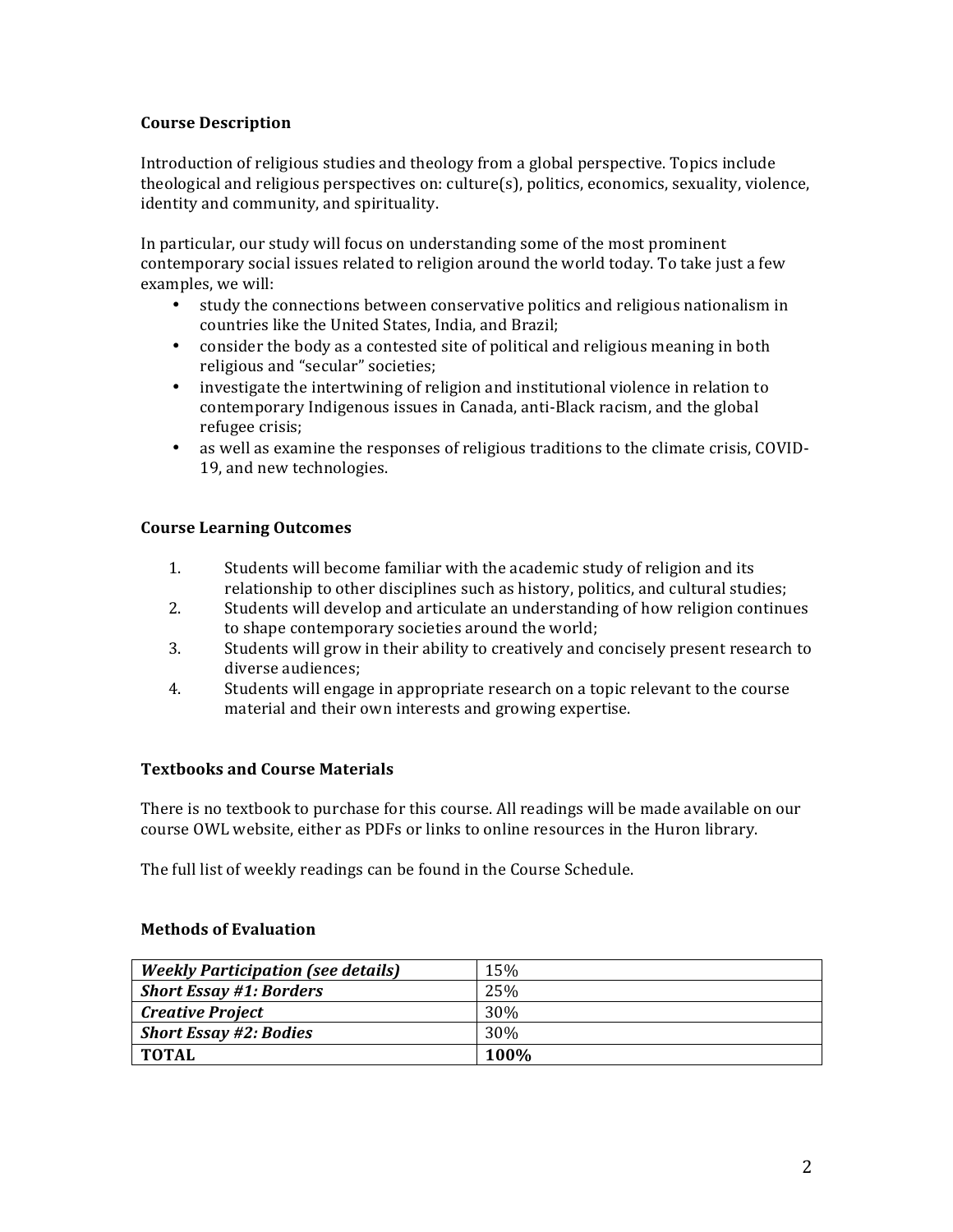## **Assignments**

## **1. Weekly Participation (15%)**

The participation grade for the semester will be measured based on a mixture of:

1) attendance;

2) active engagement in class; and/or

3) activity in our online forum in OWL during the week.

**Attendance** will be taken in the following way: at the beginning of each class, students will respond to a short question prompt on-screen based on the previous week's material. (For example, "Who invented the term 'Hindutva'?") This will serve both as a measure of attendance, and a way of helping the class remember key concepts and terms. (Don't worry: even if your answer is incorrect, you will still be marked as 'present.')

**Active Engagement in Class**: This simply means enthusiastically participating in class activities: answering or asking questions, participating in discussions, etc. Students who feel comfortable doing so are encouraged to speak up! I am always happy to incorporate discussion and questions into our class time.

There is also another option to demonstrate active weekly participation:

**Online Forum:** An online forum is helpful as it gives students who may not feel comfortable speaking up in class (especially when wearing a mask!) a chance to participate equally. Students that are frequent contributors in class do not need to feel as if they have to post in the online forum as well, as their participation grade will be based on their in-class contributions. On the other hand, some students may post a lot of thoughtful responses and questions in the online forum and never speak up in class.

Either option is fine! I just want to see regular, thoughtful engagement with the material over the course of the semester.

The online form is not a weekly assignment that is "due" or has specific parameters around length. If there are some weeks where you don't post anything or speak up in class, that is fine. But overall, by the end of the semester, I should be able to look back and see that you participated in the class: i.e. that you posted in the forum at least 3-4 times OR that you were a regular contributor to our in-class discussions.

# **2. Short Essay #1: Borders (25%) Due: Week 5 (Saturday, October 9th at 11:59pm)**

A pervasive feature of many of the global issues we have examined in class is the tendency in contemporary societies to move towards a politics of exclusion and fear of the Other – in other words, a failure to "welcome the stranger." As we have seen, this process of drawing sharp boundaries between those who are "in" and those who are "out" is often closely linked to religious identity. In this short paper, you will pick one example of the policing of "borders" of exclusion, and seek to explain the ways that politics, history, and culture are intertwined with religion in the example you have chosen.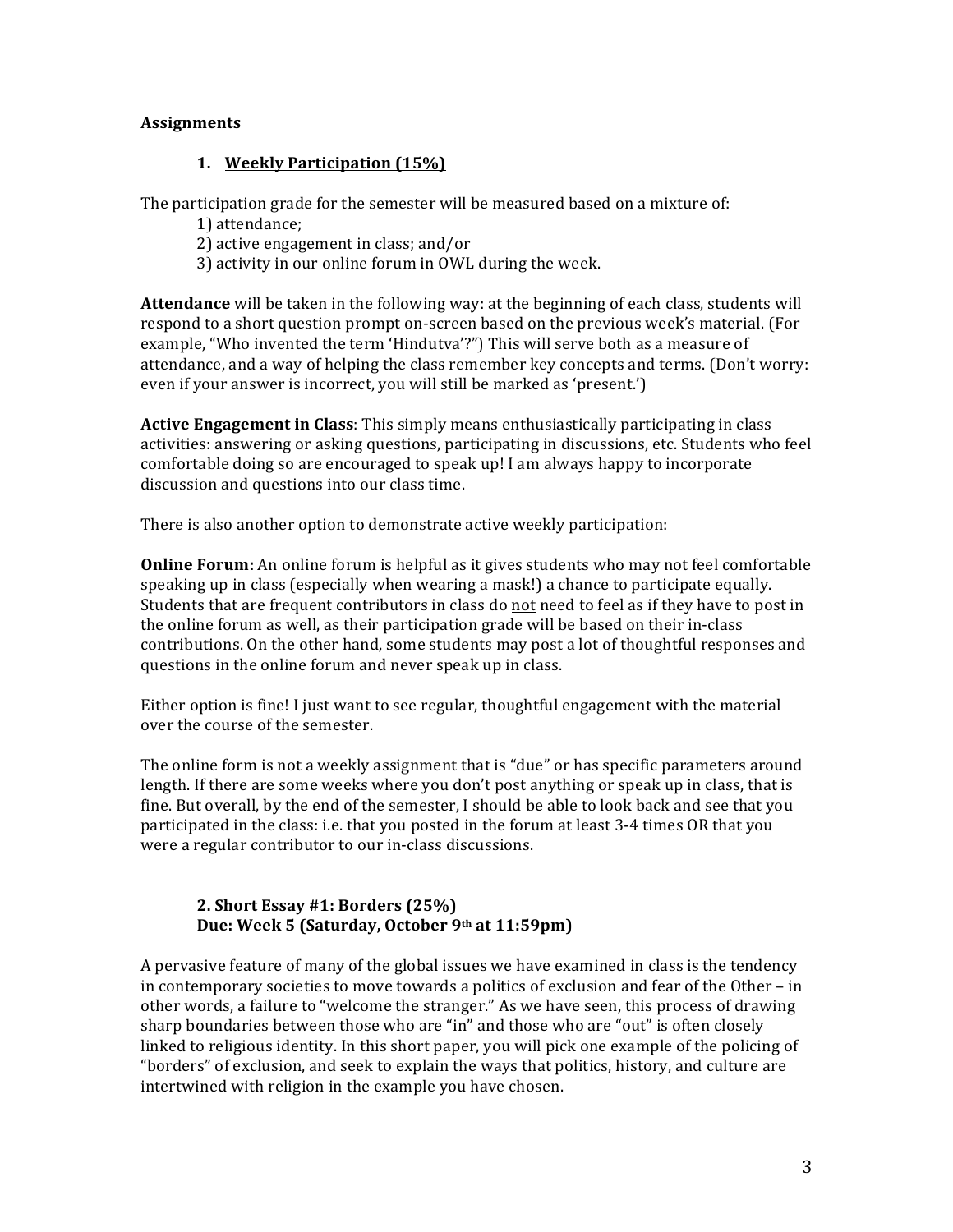Examples include:

- $\circ$  Islamophobia and anti-Islamic violence, both in the "West" and/or in countries like India, China, and Myanmar (e.g. drawing on Arvind Sharma's work on religion in India or Khaled Beydoun's *American Islamophobia*);
- $\circ$  Responses to the global migration crisis, either across the Mexico/U.S. border or across the Mediterranean;
- $\circ$  The relationship of (North) American Christianity and white supremacy (e.g. drawing on Kristin Kobes Du Mez, *Jesus and John Wayne* or Kelly J. Baker, *Gospel According to the Klan*), particularly in today's political climate;
- $\circ$  The relationship of Catholic and mainline churches to the legacy of residential schools in Canada.

This short paper should be approximately 3-4 pages, double-spaced. You should make use of at least 3 sources, some of which may be assigned course readings.

## **3. Creative Project (30%)** Due Date: Week 8 (Saturday, October 30 at 11:59pm)

For this assignment, you have two options. In each case, the project can be completed alone, or in a small group of 3-4.

In both options, you will try to explore a subtopic of Religion and Global Issues by focusing on:

- a) a particular **social issue** (e.g. ecology; reproductive justice; Islamophobia; LGBTQ+ rights);
- b) a particular **country or region** (e.g. Canada, Pakistan, Nigeria, or Indonesia; or for a smaller area the American "Bible belt," Punjab, or Quebec);
- c) or on a particular **person** of importance (e.g. a religious figure like the Dalai Lama or Pope Francis, or a politician like Emmanuel Macron or Jair Bolsonaro).

Through your research, you will answer this question: how can understanding of religion help us better understand the complex issues at play related to this topic?

1 **Visual media option:** In the first option, you will use Storify, Tumblr, Wordpress, Wix, or another free online blog/website platform to curate/create a website full of multimedia and textual content.

You could embed images, YouTube or Vimeo content, links to stories, articles, and websites, along with your own original words and interpretations to create a cohesive story. The creative possibilities are almost endless, but bear in mind this is an academic assignment so the material posted should be appropriate for an academic environment.

For this assignment, a strong visual element is expected (you will embed images and video from around the web, and in some cases create your own visual content). However, since this is an academic assignment, there should also be enough text (approx. 500 words) included to demonstrate your knowledge of the historical background to the figure or topic you have chosen, and if necessary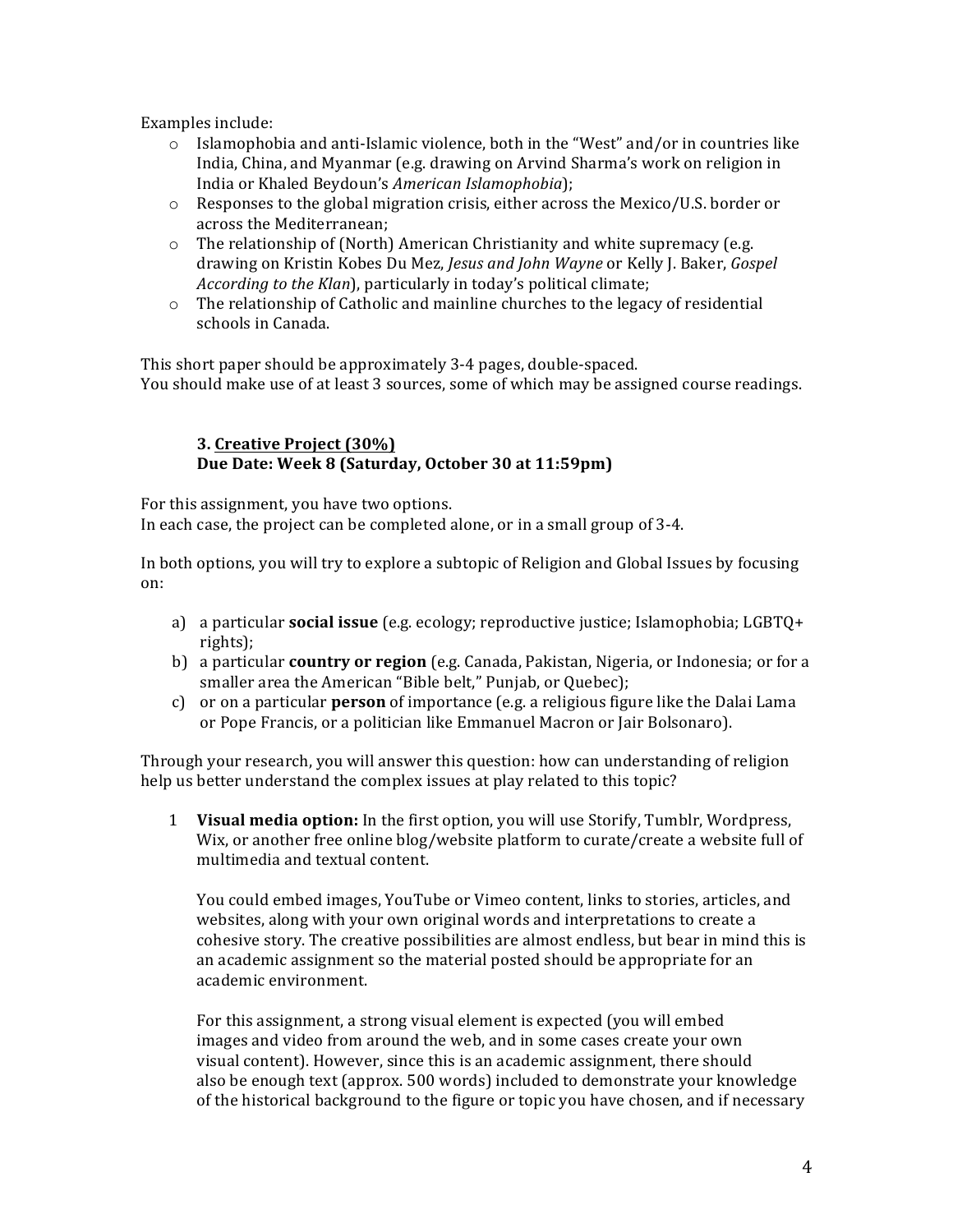explaining the approach taken in your creative website. More information on this project, as well as examples, will be provided in class.

I may ask you if I can share your website with the class, but I will only do so with your permission.

**2 Audio media option:** A second option, perhaps better suited for students with a strong technical background, is to create a podcast or recorded lecture/panel discussion. Some free software tools might include Audacity, Anchor, Discord, Zencastr, or even Zoom. Once again, the creative possibilities here are vast, but in terms of scope the finished product should not be longer than 10-12 minutes.

My recommendation is to develop a "script" for the podcast based on your research on the topic and to present it in a creative way. Once again, although creativity is encouraged it is also important to keep in mind that this is an academic assignment so the material posted should be appropriate for an academic environment, as well as demonstrating your knowledge of the subject.

As with the visual option, I may ask you if I can share your podcast with the class, but I will only do so with your permission.

## **4. Short Paper #2**: **Bodies (30%)** Due Date: Week 12 (Saturday, Dec. 4 at 11:59pm)

A key index of the influence of religion on global issues is the body itself. In this paper, you will pick an example of bodies as sites of religio-political conflict and give some context to the discussion. You will want to address the question: why is control of the "body" so important from an ideological standpoint?

Some examples of global issues centred on the body could include:

- $\circ$  Attitudes towards women and sexual/ritual purity in the United States or India;
- o Debates over religious clothing (turbans, hijab) in secular societies like France or religious societies like Saudi Arabia;
- $\circ$  Nonviolent resistance as an embodied practice in the contemporary Sikh farmer protests;
- $\circ$  Bodies, sacred spaces, and protest in Russia (e.g. Pussy Riot); at Standing Rock, ND in the U.S.A.; or the pro-democracy movement in Hong Kong;
- $\circ$  The importance of embodied practices such as pilgrimage and fasting for "post-Christian" spirituality in North America and Europe (e.g. the pilgrimage to Santiago de Compostela)

This short paper should be approximately 4 pages, double-spaced. You should make use at least 3 sources, some of which may be assigned course readings.

You may hand in an electronic copy of the paper via the course website (OWL); no hard copy is necessary.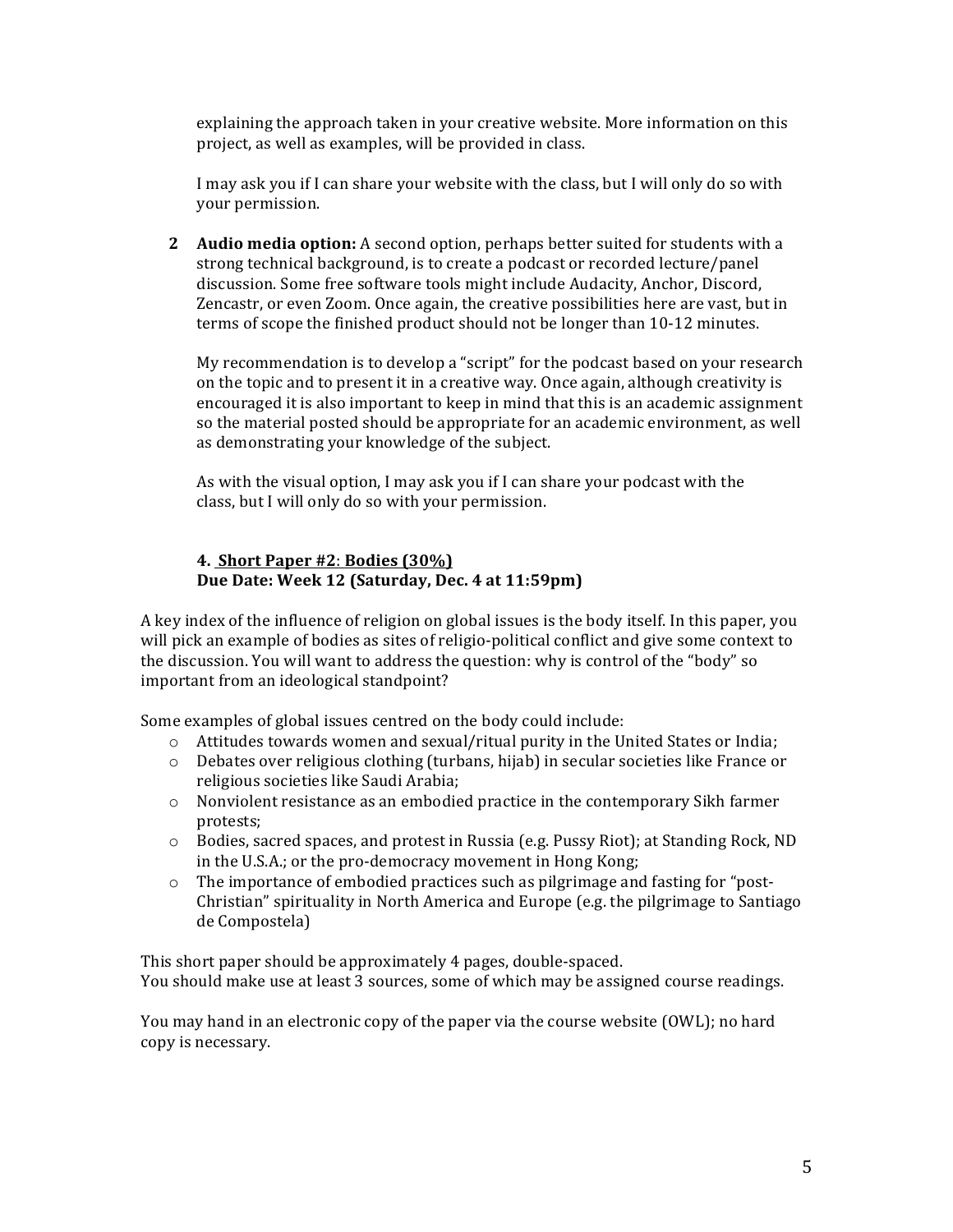# **Class Schedule**

| Week 1<br>Sept. 8<br><b>Introduction:</b><br><b>Studying Religion</b><br>in a Time of Crisis                       | <b>Sample Questions:</b><br>How have global religions<br>responded to the COVID-19<br>pandemic?<br>How can religious categories<br>help us understand and<br>respond to climate change?                                                                               | Richard Kearney, "What happened<br>to touch?" in Pandemic, Ecology, and<br>Theology (Routledge, 2020).<br>Timothy Harvie,. "A Politics of<br>Connected Flesh: Public Theology,<br>Ecology, and Merleau-Ponty."<br>International Journal of Public<br>Theology, vol. 2019, no. 4, Brill,<br>2019, pp. 494-512,<br>doi:10.1163/15697320-12341592.                                                                                                                                                                                         |
|--------------------------------------------------------------------------------------------------------------------|-----------------------------------------------------------------------------------------------------------------------------------------------------------------------------------------------------------------------------------------------------------------------|-----------------------------------------------------------------------------------------------------------------------------------------------------------------------------------------------------------------------------------------------------------------------------------------------------------------------------------------------------------------------------------------------------------------------------------------------------------------------------------------------------------------------------------------|
| Week 2<br>Sept. 13-18<br><b>Religion and the</b><br>"Secular"                                                      | What are "religion" and<br>"theology," particularly in the<br>context of modernity?<br>Is faith public or private?<br>How is religious faith<br>portrayed, conceptualized, or<br>deployed in "secular"<br>societies?<br>What is the nature of religious<br>pluralism? | Mona Siddiqui, "When<br><b>Reconciliation Fails: Global Politics</b><br>and the Study of Religion:<br><b>Contesting Religion and Religions</b><br>Contested: The Study of Religion in<br>a Global Context." Journal of the<br>American Academy of Religion, vol.<br>73, no. 4 (Oxford University Press,<br>2005), pp. 1141-53.<br>Talal Asad, "Thinking about<br>religion, belief, and politics," in The<br>Cambridge Companion to Religious<br>Studies, ed. Robert A. Orsi<br>(Cambridge: Cambridge University<br>Press, 2011), 36-57. |
| Week 3<br>Sept. 20-25<br><b>God Bless the</b><br><b>U.S.A.: Engaging</b><br><b>Religious</b><br><b>Nationalism</b> | What is religious nationalism,<br>and what role does it play in<br>shaping national identities?<br>What are the links between<br>religious nationalism,<br>patriarchy, and conservative<br>ideology?<br>How can theology shape<br>political commitments?              | Arvind Sharma, "On the Difference<br>between Hinduism and Hindutva,"<br>Education about Asia 25:1 (Spring<br>2020): 43-47.<br>Kristin Kobes Du Mez,<br>"Introduction" and chapters 1-2 of<br>Jesus and John Wayne: How<br>Evangelicals Corrupted a Faith and<br>Fractured a Nation (New York:<br>Liveright, 2020).<br>John Thatamanil, "How Not to Be A                                                                                                                                                                                 |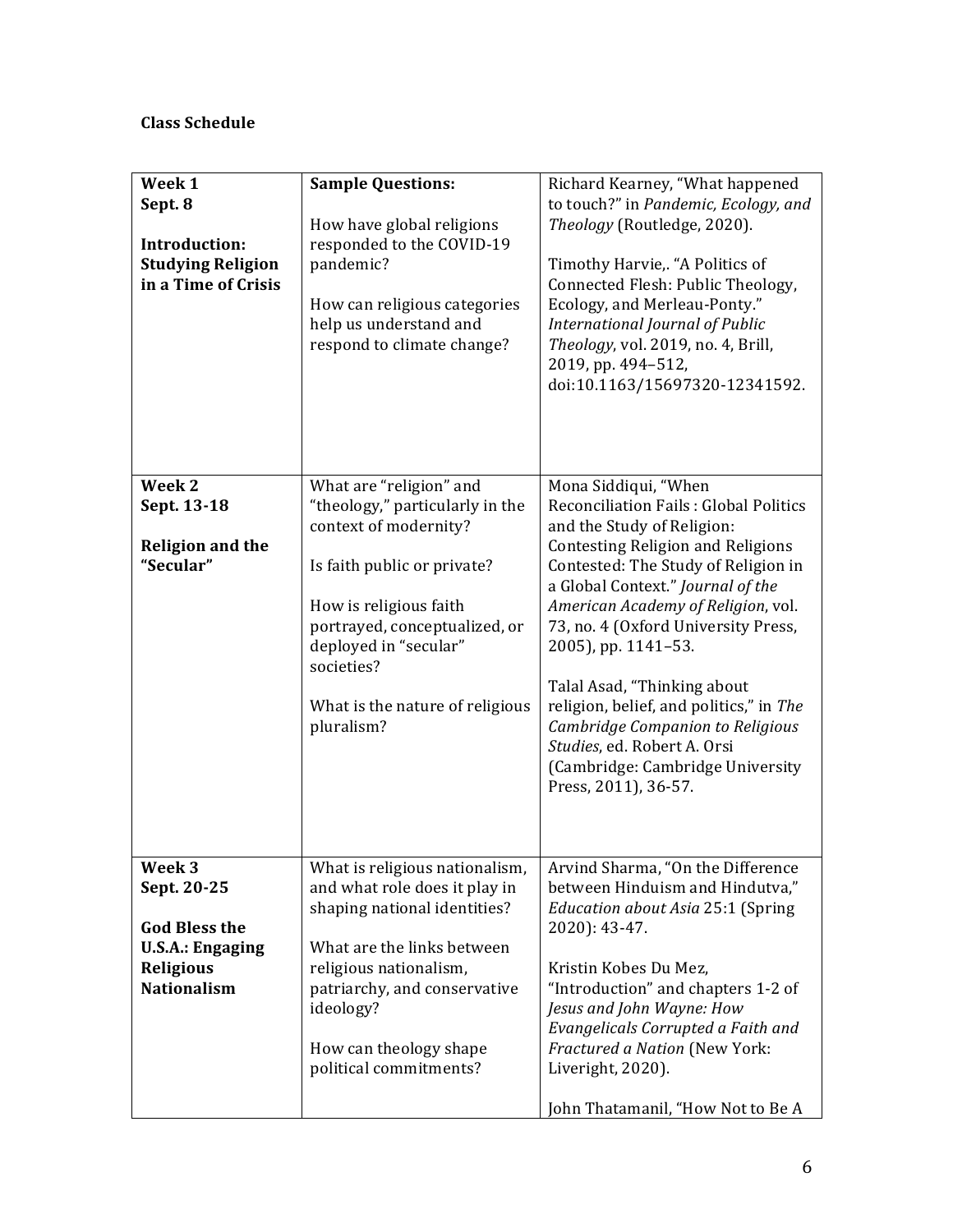|                                                                           |                                                                                                                                                                                                                                                                  | Religion: Genealogy, Identity,<br>Wonder," in Catherine Keller, et al.<br>Common Goods: Economy, Ecology,<br>and Political Theology. New York:<br>Fordham University Press, 2015,<br>doi:10.1515/9780823268467.<br>pp. 54-72.                                                                                                                                                                                                                                                                                                                                                                |
|---------------------------------------------------------------------------|------------------------------------------------------------------------------------------------------------------------------------------------------------------------------------------------------------------------------------------------------------------|----------------------------------------------------------------------------------------------------------------------------------------------------------------------------------------------------------------------------------------------------------------------------------------------------------------------------------------------------------------------------------------------------------------------------------------------------------------------------------------------------------------------------------------------------------------------------------------------|
| Week 4<br>Sept. 27-Oct. 2<br><b>Border Lines</b>                          | How do theology and<br>religious studies help us make<br>sense of the politics of<br>exclusion based on<br>racialization, borders, and<br>religion?<br>What role does religion play<br>in building a shared identity<br>or sense of community across<br>borders? | Rivera, Mayra. "Theological<br>Metaphors in Anti-Immigration<br>Discourse." American Journal of<br>Theology & Philosophy, vol. 40, no.<br>2, University of Illinois Press, 2019,<br>pp. 48-72,<br>doi:10.5406/amerjtheophil.40.2.00<br>48.<br>Kearney, "Welcoming the Stranger,"<br>ABC News (June 2012).<br>Singh, Jasjit. "Racialisation,<br>'Religious Violence' and<br>Radicalisation: The Persistence of<br>Narratives of 'Sikh Extremism.""<br>Journal of Ethnic and Migration<br>Studies, vol. 46, no. 15, Routledge,<br>2020, pp. 136-<br>156.doi:10.1080/1369183X.2019.1<br>623018. |
| Week 5<br>Oct. 4-9<br>Islamophobia<br><b>Short Essay #1</b><br>Due Oct. 9 | How are Islamophobia and<br>other forms of religiously-<br>based discrimination related<br>to white supremacy?<br>How have the events of the<br>past 50 years shaped the way<br>"Western" societies view and<br>engage with Islam?                               | Khaled A Beydoun, "The Roots of<br>Modern Islamophobia," chapter 2 of<br>American Islamophobia:<br>Understanding the Roots and Rise of<br>Fear, pp. 45-70. University of<br>California Press,, 2018,<br>doi:10.1525/9780520970007.<br>Megan Goodwin, "Unmasking<br>Islamophobia: Anti-Muslim<br>Hostility And/as White Supremacy."<br>Journal of the American Academy of<br>Religion, vol. 88, no. 2, Oxford<br>University Press, 2020, pp. 354-86,<br>doi:10.1093/jaarel/lfaa012.                                                                                                           |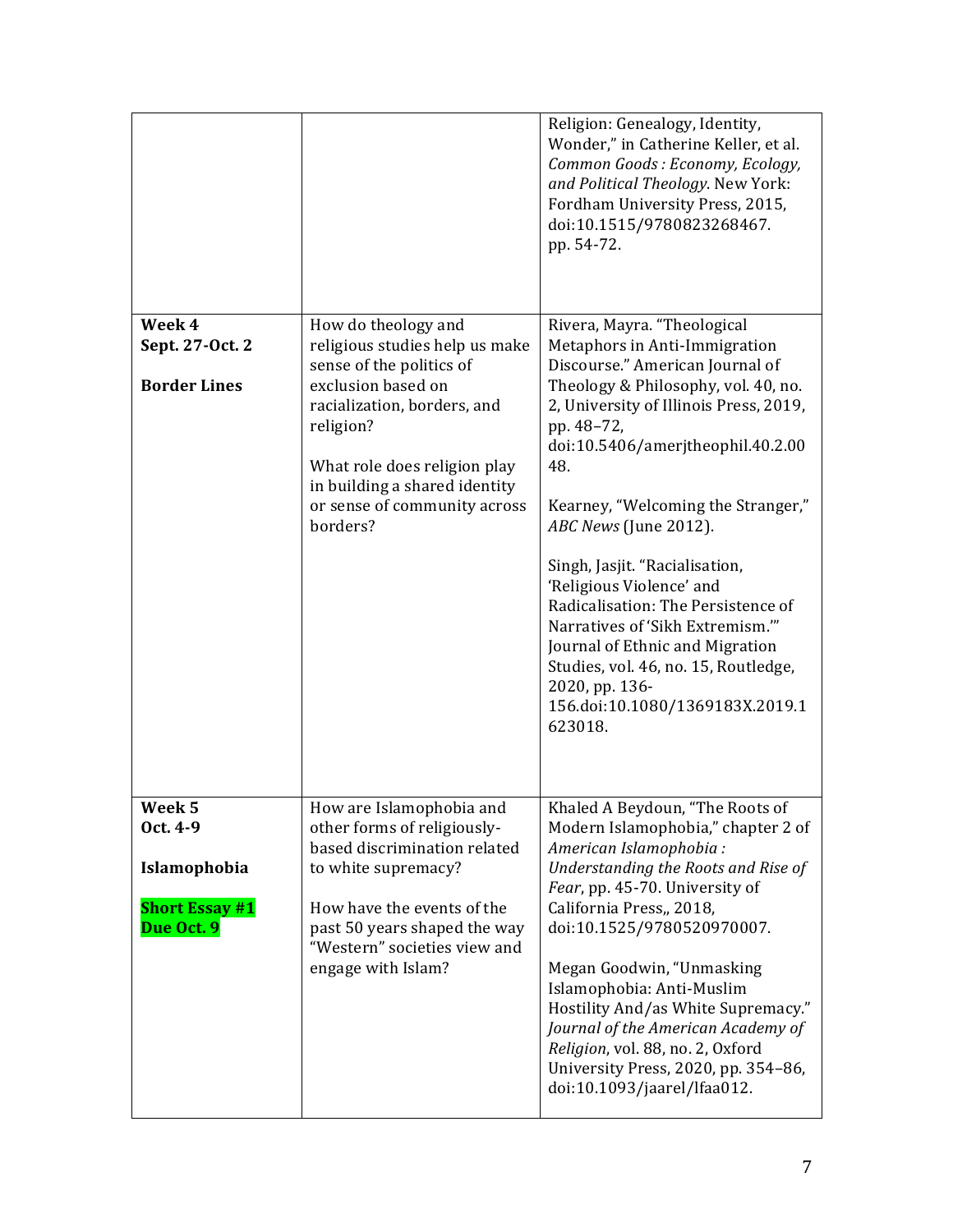| Week 6<br>Oct. 11-16<br><b>Bodies</b><br>Note: Oct. 11 is<br><b>Thanksgiving</b> | What is the nature of the<br>connection between religious<br>ideologies and control over<br>the bodies of women?<br>How have evangelicals and<br>Catholics shaped the<br>discussion around abortion<br>and "pro-life" issues in<br>various global contexts (e.g.<br>U.S.A., Brazil, Poland)<br>How does religion help us<br>understand the Black Lives<br>Matter movement,<br>particularly in reference to<br>concepts of nonviolent<br>resistance? | Regina Ammicht-Quinn, "Body<br>Culture." The Blackwell Companion<br>to Religious Ethics, Blackwell<br>Publishing Ltd, 2005, pp. 527-35,<br>doi:10.1002/9780470997031.ch55.<br>Anna Szwed and Katarzyna<br>Zielinska, "A War on Gender? The<br>Roman Catholic Church's Discourse<br>on Gender in Poland," chapter 6 of<br>Religion, Politics, and Values in<br>Poland: Continuity and Cbange since<br>1989, eds. Sabrina P. Ramet and<br>Irena Borowik (New York: Palgrave<br>Macmillan, 2016), 113-136.<br>Biko Mandela Gray, "Religion<br>In/and Black Lives Matter:<br>Celebrating the Impossible."<br>Religion Compass, vol. 13, no. 1,<br>Wiley Subscription Services, Inc,<br>2019, p. e12293-n/a,<br>doi:10.1111/rec3.12293. |
|----------------------------------------------------------------------------------|-----------------------------------------------------------------------------------------------------------------------------------------------------------------------------------------------------------------------------------------------------------------------------------------------------------------------------------------------------------------------------------------------------------------------------------------------------|------------------------------------------------------------------------------------------------------------------------------------------------------------------------------------------------------------------------------------------------------------------------------------------------------------------------------------------------------------------------------------------------------------------------------------------------------------------------------------------------------------------------------------------------------------------------------------------------------------------------------------------------------------------------------------------------------------------------------------|
| Week 7<br>Oct. 18-23<br><b>Reconciliation and</b><br><b>Truth</b>                | How have religious<br>institutions contributed<br>towards the oppression of<br>Indigenous people in Canada,<br>particularly through the<br>residential school system?<br>What is at stake in churches<br>and other institutions facing<br>their own histories?<br>How do contemporary<br>Indigenous perspectives<br>speak to contemporary social,<br>environmental, and spiritual<br>issues?                                                        | "From apology to action: Canada<br>and the churches," chapter 3 of<br>Canada, Truth and Reconciliation<br>Commission of. Canada's<br>Residential Schools: Reconciliation:<br>The Final Report of the Truth and<br>Reconciliation Commission of<br>Canada, Volume 6. MQUP, 2016, pp.<br>96-116.<br>Jeremy Bergen, "The theological<br>reason why the Catholic Church is<br>reticent to apologize for residential<br>schools," The Globe and Mail June 8,<br>2021<br>https://www.theglobeandmail.com<br>/opinion/article-the-theological-<br>reason-why-the-catholic-church-is-<br>reticent-to/<br>Vine Deloria, Jr. "Thinking in Time<br>and Space," chapter 4 of God Is Red :                                                      |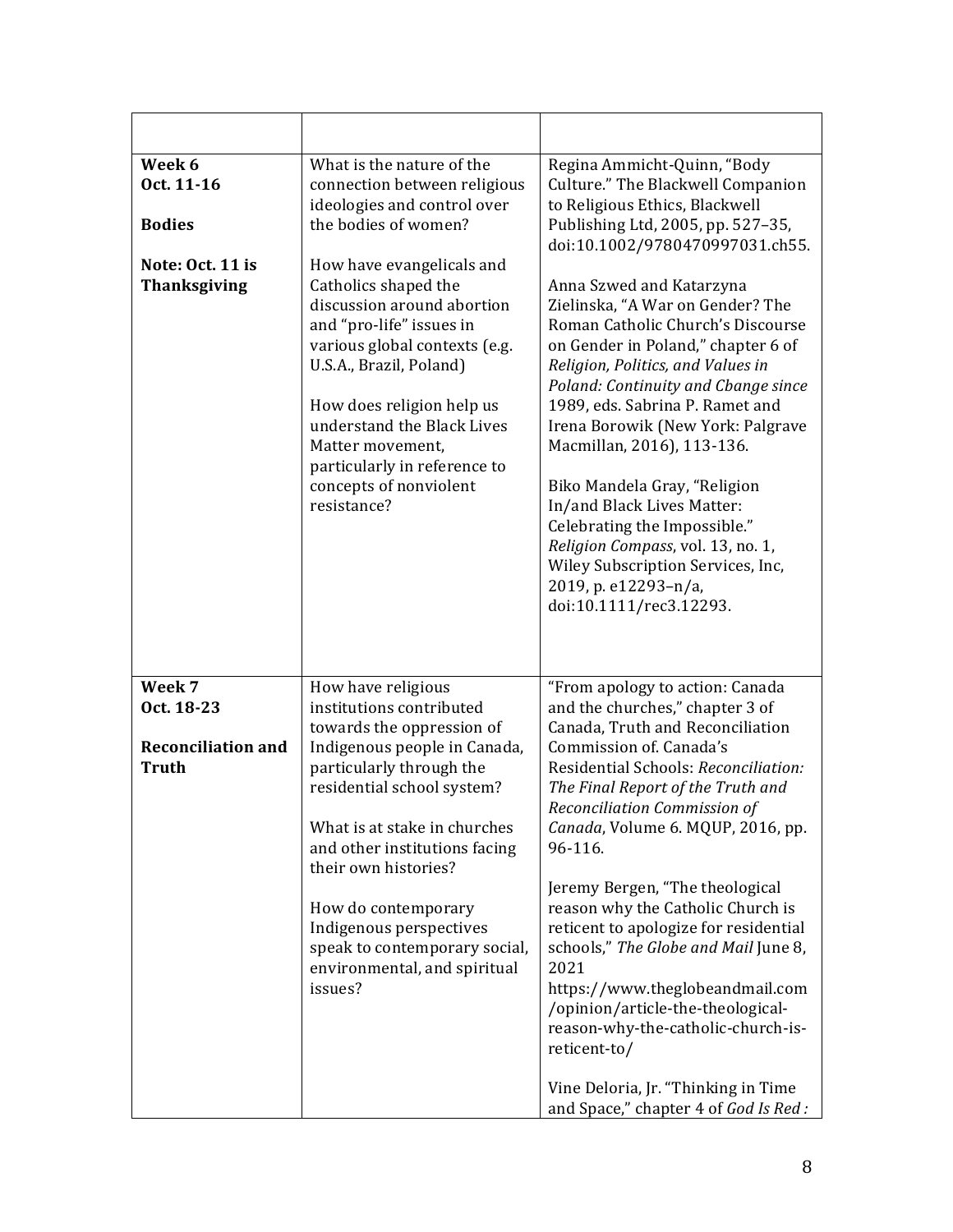|                                                                                                                     |                                                                                                                                                                                                                                                                                                                                                                                                               | a Native View of Religion. 30th<br>anniversary edition. Fulcrum<br>Publishing, 2003.                                                                                                                                                                                                                                                                                                                                                                                                                                                                                                       |
|---------------------------------------------------------------------------------------------------------------------|---------------------------------------------------------------------------------------------------------------------------------------------------------------------------------------------------------------------------------------------------------------------------------------------------------------------------------------------------------------------------------------------------------------|--------------------------------------------------------------------------------------------------------------------------------------------------------------------------------------------------------------------------------------------------------------------------------------------------------------------------------------------------------------------------------------------------------------------------------------------------------------------------------------------------------------------------------------------------------------------------------------------|
| Week 8<br>Oct. 25-30<br>Postcoloniality and<br><b>Religious Plurality</b><br><b>Creative Project</b><br>Due Oct. 30 | How do understandings of the<br>"secular" shape our concepts<br>of public space and political<br>life?<br>What is the nature of "SBNR"<br>(spiritual but not religious)<br>spirituality?<br>What do we mean by<br>"postsecular" and<br>"postcolonial"?<br>How can we conceptualize the<br>appropriation of "Eastern"<br>religious practices (e.g. yoga,<br>mindfulness meditation) in<br>"Western" societies? | Pamela E. Klassen, "Fantasies of<br>Sovereignty: Civic Secularism in<br>Canada." Critical Research on<br>Religion, vol. 3, no. 1, Apr. 2015, pp.<br>$41 - 56$ ,<br>doi:10.1177/2050303215584230.<br>Gina Lende (with Bankole<br>Tokunbo), "City of gods and goods:<br>exploring religious pluralism in the<br>neoliberal city," chapter 31 of the<br>Routledge International Handbook<br>of Religion in Global Society, eds.<br>Jayeel Cornelio, Francois Gauthier,<br>Tuomas Martikainen, Linda<br>Woodhead. (London: Routledge,<br>$2020$ ).                                             |
| <b>NO CLASS Nov. 1-7</b><br><b>READING WEEK</b>                                                                     |                                                                                                                                                                                                                                                                                                                                                                                                               |                                                                                                                                                                                                                                                                                                                                                                                                                                                                                                                                                                                            |
| Week 9<br>Nov. 8-13<br><b>From World</b><br><b>Religions to Earth</b><br><b>Religions</b>                           | How can the religions of the<br>world help us understand our<br>connection to the earth,<br>particularly in light of the<br>climate crisis?<br>What religious ideas need to<br>be re-thought or recovered in<br>order to discover a "green"<br>spirituality?                                                                                                                                                  | S.K. Levine, "Daoism and ecology -<br>an interview with James Miller,"<br>Ecopoiesis: Eco-Human Theory and<br>Practice, 2020, 1(1). [open access<br>internet journal]. - URL:<br>http://ecopoiesis.ru (d/m/y)<br>Melissa K. Nelson, "North America,"<br>chapter 15 of the Routledge<br>Handbook of Religion and Ecology,<br>eds. Willis Jenkins, Mary Evelyn<br>Tucker, and John Grim (London:<br>Routledge, 2016), pp. 138-147.<br>Laurie Zoloth, "At the Last Well on<br>Earth: Climate Change is a Feminist<br>Issue," Journal of Feminist Studies in<br>Religion 33:2 (2017): 139-151. |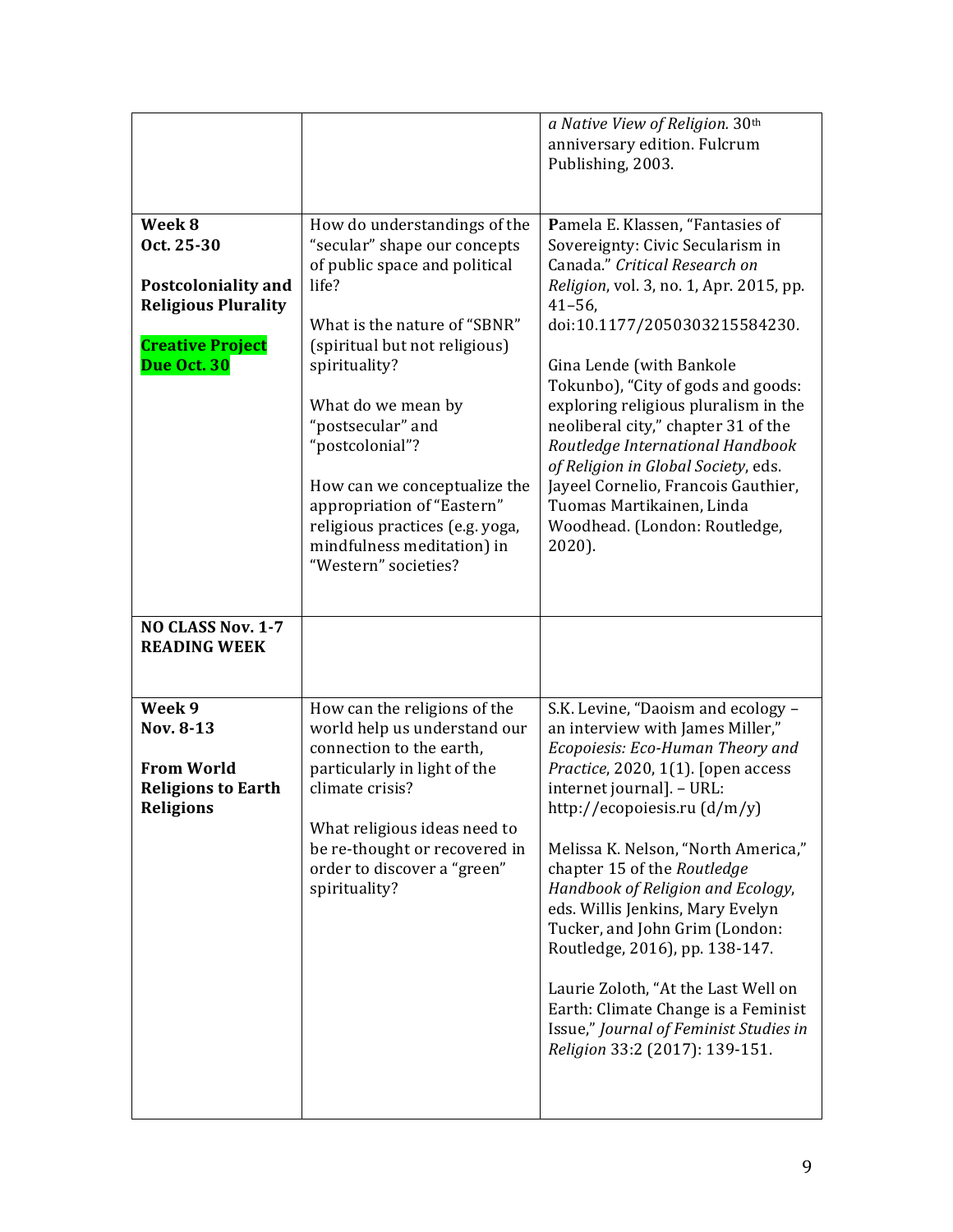| Week 10<br>Nov. 15-20<br><b>Into the Unknown:</b><br><b>Religious</b><br>Perspectives on<br><b>New Technology</b><br>and Bioethics | What are the religious and<br>ethical implications of new<br>technologies such as cloning,<br>gene editing, artificial<br>intelligence, and drone<br>surveillance?<br>What is the relationship<br>between religion and science<br>at the outset of the twenty-<br>first century? | Ellen Duffer, "As Artificial<br>Intelligence Advances, What Are Its<br>Religious Implications?" Religion &<br>Politics August 29, 2017<br>http://religionandpolitics.org/2017<br>/08/29/as-artificial-intelligence-<br>advances-what-are-its-religious-<br>implications/                        |
|------------------------------------------------------------------------------------------------------------------------------------|----------------------------------------------------------------------------------------------------------------------------------------------------------------------------------------------------------------------------------------------------------------------------------|-------------------------------------------------------------------------------------------------------------------------------------------------------------------------------------------------------------------------------------------------------------------------------------------------|
| Week 11<br>Nov. 22-27                                                                                                              | What is religious<br>fundamentalism?                                                                                                                                                                                                                                             | Paolo Demuru. "Conspiracy<br>Theories, Messianic Populism and<br>Everyday Social Media Use in                                                                                                                                                                                                   |
| The Mark of the<br><b>Beast:</b><br><b>Fundamentalism</b><br>and Conspiracy<br><b>Theories</b>                                     | Are all religions prone to<br>fundamentalism?<br>What is the relationship<br>between fundamentalism and<br>conspiracy theories such as<br>QAnon and the anti-vaxxer<br>movement?                                                                                                 | Contemporary Brazil: a Glocal<br>Semiotic Perspective." Glocalism,<br>vol. 2020, no. 3, Globus et Locus,<br>2021,<br>doi:10.12893/gjcpi.2020.3.12.<br>Malise Ruthven, "Family<br>Resemblances," chapter 1 of<br>Fundamentalism: a Very Short<br>Introduction. Oxford University<br>Press, 2007. |
| Week 12<br>Nov. 29-Dec. 4<br><b>Queering Religion</b>                                                                              | What is the nature of the<br>relationship between religion<br>and the LGBTQ+ community<br>around the world?                                                                                                                                                                      | Mosurinjohn, Sharday. "Popular<br>Journalism, Religious Morality, and<br>the Canadian Imaginary: Queers<br>and Immigrants as Threats to the                                                                                                                                                     |
| <b>Final Essay</b><br>Due Dec. 4                                                                                                   | How do the perspectives of<br>LGBTQ+ theorists help us<br>understand religion and<br>global issues in new ways?                                                                                                                                                                  | Public Sphere." Journal of Religion<br>and Popular Culture, vol. 26, no. 2,<br>University of Toronto Press, 2014,<br>pp. 244-58,<br>doi:10.3138/jrpc.26.2.244.                                                                                                                                  |
| Week 13<br>Dec. 6-8<br>Conclusion:<br><b>Welcoming the</b><br><b>Stranger</b>                                                      |                                                                                                                                                                                                                                                                                  |                                                                                                                                                                                                                                                                                                 |
|                                                                                                                                    |                                                                                                                                                                                                                                                                                  |                                                                                                                                                                                                                                                                                                 |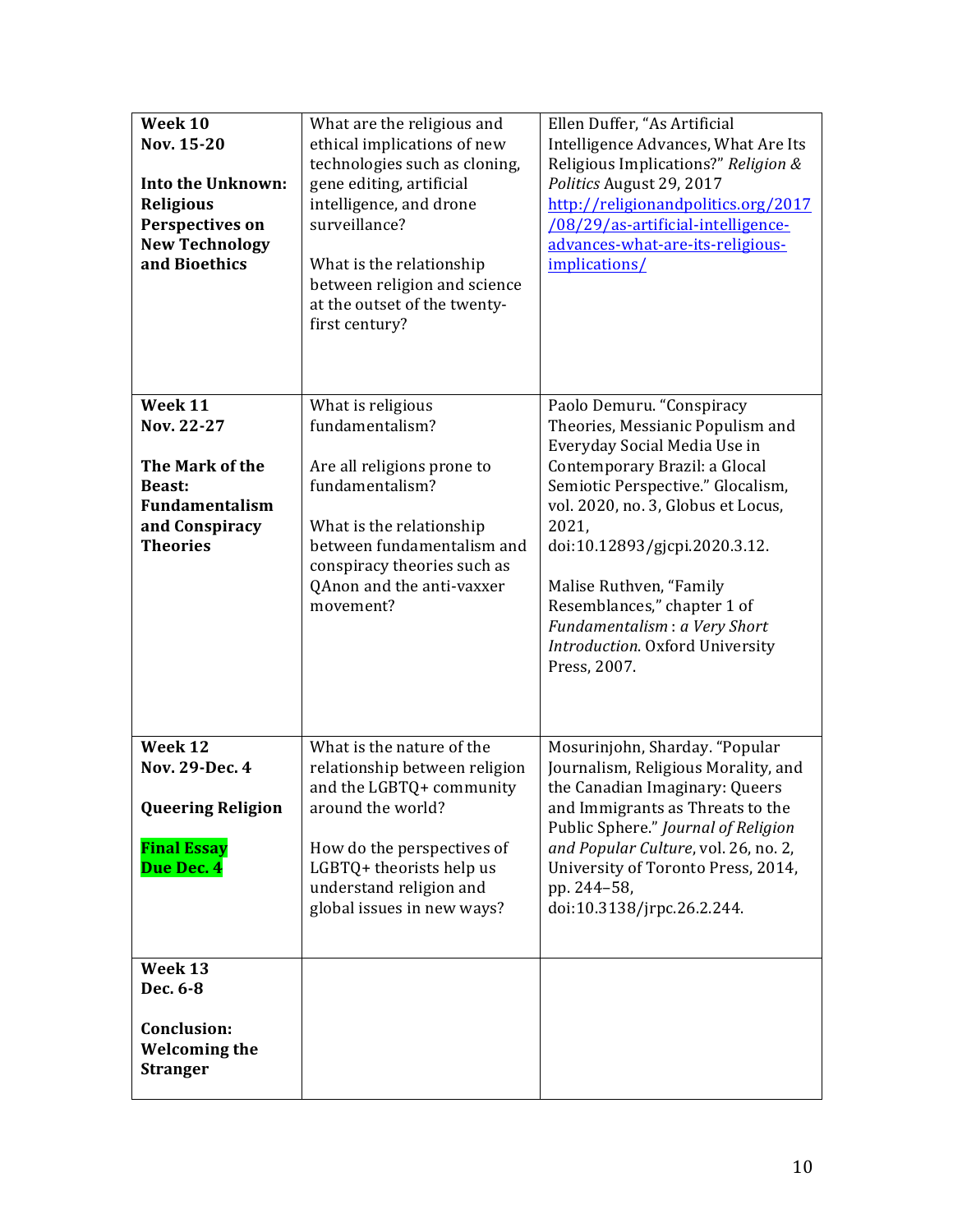#### **Huron Appendix to Course Outlines: Academic Policies & Regulations 2021 - 2022**

### **Prerequisite and Antirequisite Information**

Students are responsible for ensuring that they have successfully completed all course prerequisites and that they have not completed any course antirequisites. Unless you have either the requisites for this course or written special permission from your Dean to enroll in it, you may be removed from this course and it will be deleted from your record. This decision may not be appealed. You will receive no adjustment to your fees in the event that you are dropped from a course for failing to have the necessary prerequisites.

## **Student Code of Conduct**

Membership in the community of Huron University College and Western University implies acceptance by every student of the principle of respect for the rights, responsibilities, dignity and well-being of others and a readiness to support an environment conducive to the intellectual and personal growth of all who study, work and live within it. Upon registration, students assume the responsibilities that such registration entails. While in the physical or online classroom, students are expected to behave in a manner that supports the learning environment of others. Please review the Student Code of Conduct at:

https://huronatwestern.ca/sites/default/files/Res%20Life/Student%20Code%20of%20Conduct%2 0-%20Revised%20September%202019.pdf.

### **Attendance Regulations for Examinations**

A student is entitled to be examined in courses in which registration is maintained, subject to the following limitations:

- 1) A student may be debarred from writing the final examination for failure to maintain satisfactory academic standing throughout the year.
- 2) Any student who, in the opinion of the instructor, is absent too frequently from class or laboratory periods in any course will be reported to the Dean of the Faculty offering the course (after due warning has been given). On the recommendation of the Department concerned, and with the permission of the Dean of that Faculty, the student will be debarred from taking the regular examination in the course. The Dean of the Faculty offering the course will communicate that decision to the Dean of the Faculty of registration.

Review the policy on Attendance Regulations for Examinations here: https://www.uwo.ca/univsec/pdf/academic\_policies/exam/attendance.pdf.

#### **Statement on Academic Offences**

Scholastic offences are taken seriously and students are directed to read the appropriate policy, specifically, the definition of what constitutes a Scholastic Offence, at the following website: https://www.uwo.ca/univsec/pdf/academic\_policies/appeals/scholastic\_discipline\_undergrad.pdf. The appeals process is also outlined in this policy as well as more generally at the following website: https://www.uwo.ca/univsec/pdf/academic\_policies/appeals/appealsundergrad.pdf. 

#### **Turnitin.com**

All required papers may be subject to submission for textual similarity review to the commercial plagiarism detection software under license to the University for the detection of plagiarism. All papers submitted for such checking will be included as source documents in the reference database for the purpose of detecting plagiarism of papers subsequently submitted to the system. Use of the service is subject to the licensing agreement, currently between The University of Western Ontario and Turnitin.com (http://www.turnitin.com).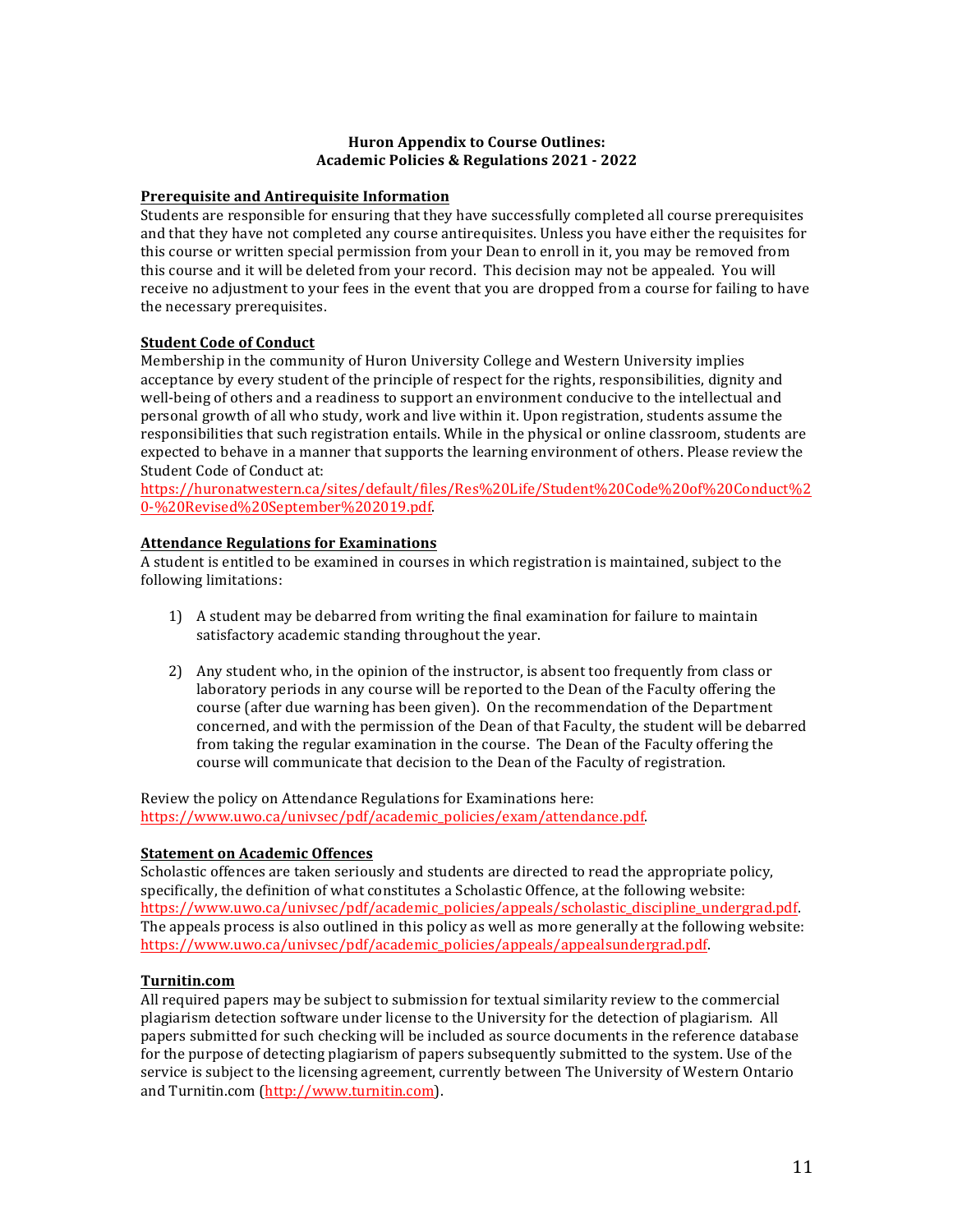#### **Statement on Use of Electronic Devices**

It is not appropriate to use electronic devices (such as, but not limited to, laptops, cell phones) in the classroom for non-classroom activities. Such activity is disruptive and distracting to other students and to the instructor, and can inhibit learning. Students are expected to respect the classroom environment and to refrain from inappropriate use of technology and other electronic devices in class.

#### **Statement on the Recording of Class Activities**

Students may not record or distribute any class activity, including conversations during office hours, without written permission from the instructor, except as necessary as part of approved accommodations for students with disabilities. Any approved recordings may only be used for the student's own private use.

### **Statement on Use of Personal Response Systems ("Clickers")**

Personal Response Systems ("clickers") may be used in some classes. If clickers are to be used in a class, it is the responsibility of the student to ensure that the device is activated and functional. Students must see their instructor if they have any concerns about whether the clicker is malfunctioning. Students must use only their own clicker. If clicker records are used to compute a portion of the course grade:

- the use of somebody else's clicker in class constitutes a scholastic offence
- the possession of a clicker belonging to another student will be interpreted as an attempt to commit a scholastic offence.

### **Academic Consideration for Missed Work**

Students who are seeking academic consideration for missed work during the semester may submit a self-reported absence form online provided that the absence is 48 hours or less and the other conditions specified in the Senate policy at

https://www.uwo.ca/univsec/pdf/academic\_policies/appeals/accommodation\_illness.pdf are met.

Students whose absences are expected to last **longer than 48 hours**, or where the other conditions detailed in the policy are not met (e.g., work is worth more than  $30\%$  of the final grade, the student has already used 2 self-reported absences, the absence is during the final exam period), may receive academic consideration by submitting a Student Medical Certificate (for illness) or other appropriate documentation (for compassionate grounds). The Student Medical Certificate is available online at https://www.uwo.ca/univsec/pdf/academic\_policies/appeals/medicalform.pdf .

All students pursuing academic consideration, regardless of type, must contact their instructors no less than 24 hours following the end of the period of absence to clarify how they will be expected to fulfill the academic responsibilities missed during their absence. **Students are reminded that they** should consider carefully the implications of postponing tests or midterm exams or delaying submission of work, and are encouraged to make appropriate decisions based on their specific circumstances.

Students who have conditions for which academic accommodation is appropriate, such as disabilities or ongoing or chronic health conditions, should work with Accessible Education Services to determine appropriate forms of accommodation. Further details concerning policies and procedures may be found at: http://academicsupport.uwo.ca/.

#### Policy on Academic Consideration for a Medical/ Non-Medical Absence

### **(a)** Consideration on Medical Grounds for assignments worth *less than* 10% of final **grade: Consult Instructor Directly and Contact Academic Advising**

When seeking consideration on **medical grounds** for assignments worth *less than* 10% of the final course grade, and if the student has exceeded the maximum number of permissible Self-Reported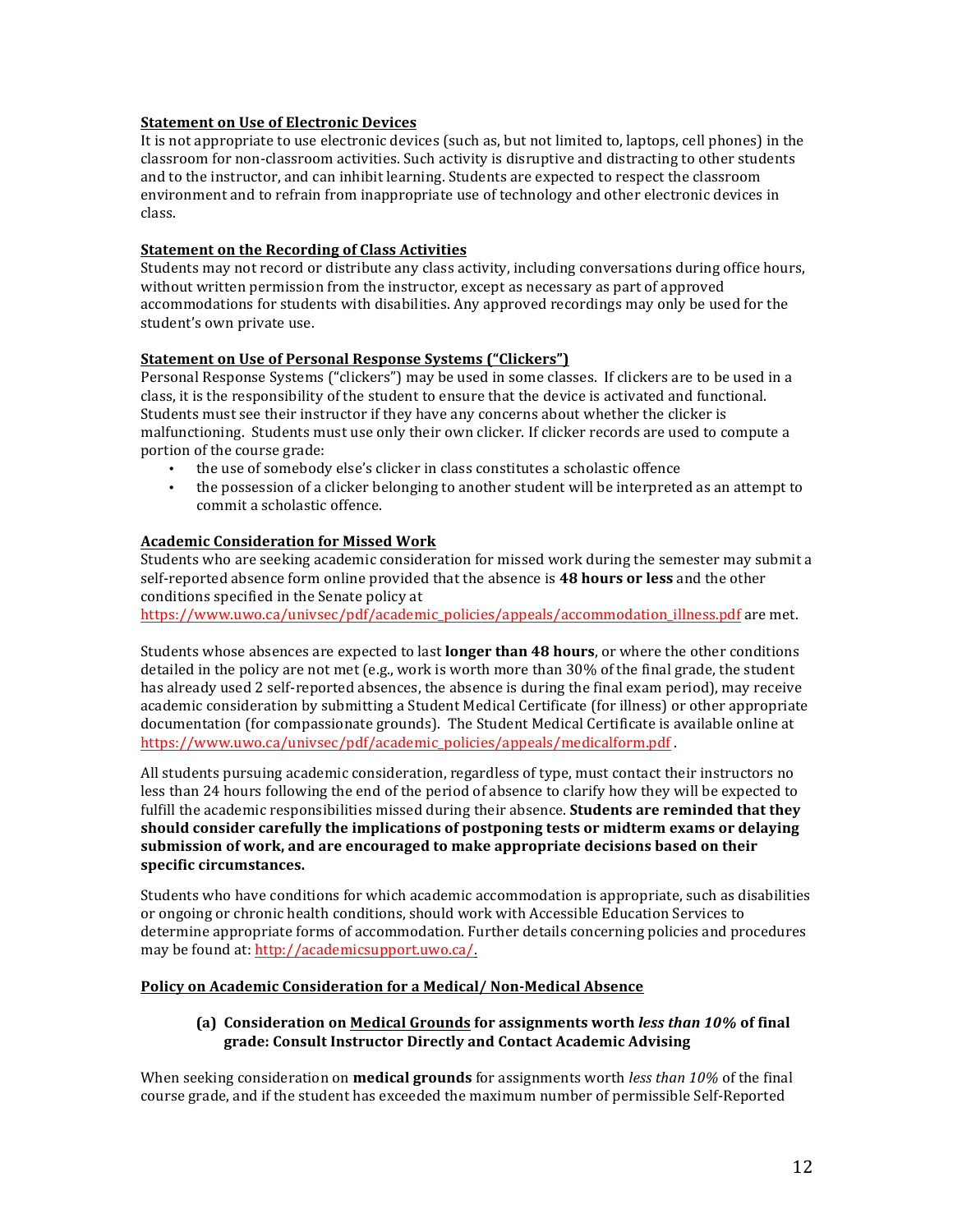absences, the student should contact the instructor directly. The student need only share broad outlines of the medical situation. The instructor **may** require the student to submit documentation to the academic advisors, in which case she or he will advise the student and inform the academic advisors to expect documentation. If documentation is requested, the student will need to complete and submit the Student Medical Certificate. The instructor may not collect medical documentation. The advisors will contact the instructor when the medical documentation is received, and will outline the severity and duration of the medical challenge as expressed on the Student Medical Certificate and in any other supporting documentation. The student will be informed that the instructor has been notified of the presence of medical documentation, and will be instructed to work as quickly as possible with the instructor on an agreement for accommodation.

### **(b)** Consideration on Non-Medical Grounds: Consult Huron Support Services/Academic Advising, or email **huronsss@uwo.ca.**

Students seeking academic consideration for a **non-medical** absence (e.g. varsity sports, religious, compassionate, or bereavement) will be required to provide appropriate documentation where the conditions for a Self-Reported Absence have not been met, including where the student has exceeded the maximum number of permissible Self-Reported. All consideration requests must include a completed Consideration Request Form. Late penalties may apply at the discretion of the instructor.

Please review the full policy on Academic Consideration for medical and non-medical absence at: https://www.uwo.ca/univsec/pdf/academic\_policies/appeals/accommodation\_illness.pdf. Consult Huron Academic Advising at huronsss@uwo.ca for any further questions or information.

### **Support Services**

For advice on course selections, degree requirements, and for assistance with requests for medical accommodation, students should email an Academic Advisor in Huron's Student Support Services at huronsss@uwo.ca. An outline of the range of services offered is found on the Huron website at: https://huronatwestern.ca/student-life/student-services/.

Department Chairs, Program Directors and Coordinators are also able to answer questions about individual programs. Contact information can be found on the Huron website at: https://huronatwestern.ca/contact/faculty-staff-directory/.

If you think that you are too far behind to catch up or that your workload is not manageable, you should consult your Academic Advisor. If you are considering reducing your workload by dropping one or more courses, this must be done by the appropriate deadlines. Please refer to the Advising website, https://huronatwestern.ca/student-life/student-services/academic-advising/ or review the list of official Sessional Dates on the Academic Calendar, available here: http://www.westerncalendar.uwo.ca/SessionalDates.cfm.

You should consult with the course instructor and the Academic Advisor who can help you consider alternatives to dropping one or more courses. Note that dropping a course may affect OSAP and/or Scholarship/Bursary eligibility.

Huron Student Support Services: https://huronatwestern.ca/student-life/student-services/ Office of the Registrar: https://registrar.uwo.ca/ Student Quick Reference Guide: https://huronatwestern.ca/student-life/student-services/#1 Learning Development and Success: https://www.uwo.ca/sdc/learning/ Accessible Education: http://academicsupport.uwo.ca/ Western USC: http://westernusc.ca/your-services/#studentservices

## **Mental Health & Wellness Support at Huron and Western**

University students may encounter setbacks from time to time that can impact academic performance. Huron offers a variety of services that are here to support your success and wellbeing.